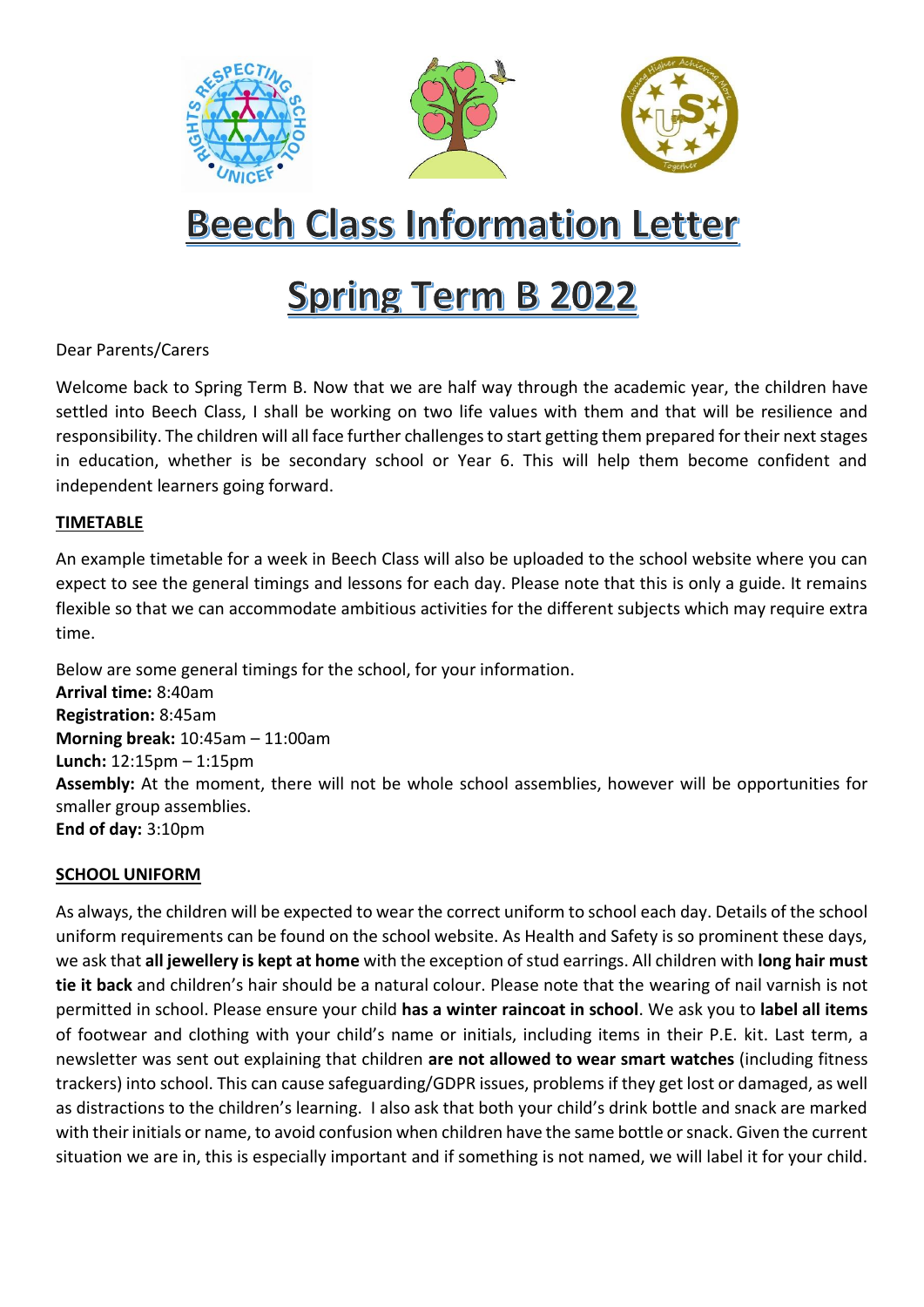## **LEAVERS HOODIES**

Last half term, the children in year 6 received their leavers hoodies. These are now part of the school uniform. The Year 6 children would like to say a massive thank you to SPLAT for their gift and appreciate all their hard work and fundraising.

## **P.E. & GAMES**

This year, all children in the school will have P.E. for two hours each week. Beech class sessions will be taught by Achieve4All on a Monday afternoon and by myself on a Wednesday afternoon. More information will be sent about these as needed. Please ensure that the children come to school in PE kit on both our PE days (Monday and Wednesday). As we move later into the school year, the children in Beech class will be going swimming. More communications about this will be sent out nearer the time, so make sure you keep an eye on your ParentPay account.

## **READING**

Last term, the children took a 'Star Reading Test' for the Accelerated Reader system in the library. This will check the childrens progress in their reading and determine the range of books the children should be choosing from in the library, which match their performance in the reading test. Their ranges will be marked in their reading records this half term so that you are aware of their progress throughout the year.

**Please can you encourage your child to fill out their reading records whenever they read at home. As already discussed in school, this is their responsibility. Reading records will be checked in school once a week by an adult.** 



As a school, we expect the children to be reading every day at home, whilst also providing them with opportunities to read in school throughout the week. For maximum reading development, it is recommended that children read for 30- 40 minutes every day. As a school, we have created a virtual library for each class in school to help increase the love of reading at home. This can be found on the school website.

This could include time that they have read in school and might also include times when children have been engaged in a story or book that is being read to them, or even an audio book. Please continue to encourage your child to read as often as possible.



As an incentive to keep the children reading, Starbooks will continue this term. Children must read, quiz and review 10 books in order to fill up their 'loyal-tea' stamp card to receive their reward.

## **HOMEWORK**

The children will receive homework every Thursday, which should be handed in the following week and marked upon return. The homework will either be a piece of maths or English from the homework books (alternating each week) that supports their learning. The homework is set to consolidate learning that has taken place in class or practice a new skill that we will be moving on to in the upcoming weeks so that I can assess the children's prior knowledge before teaching a new unit of work. If your child would like to practice any maths and English in addition to the weekly homework set, please encourage them to practice their times table and division facts. It will be your child's responsibility to make sure that their homework is completed on time and if they have any problems, they speak to myself or Mrs Delve for help and support.